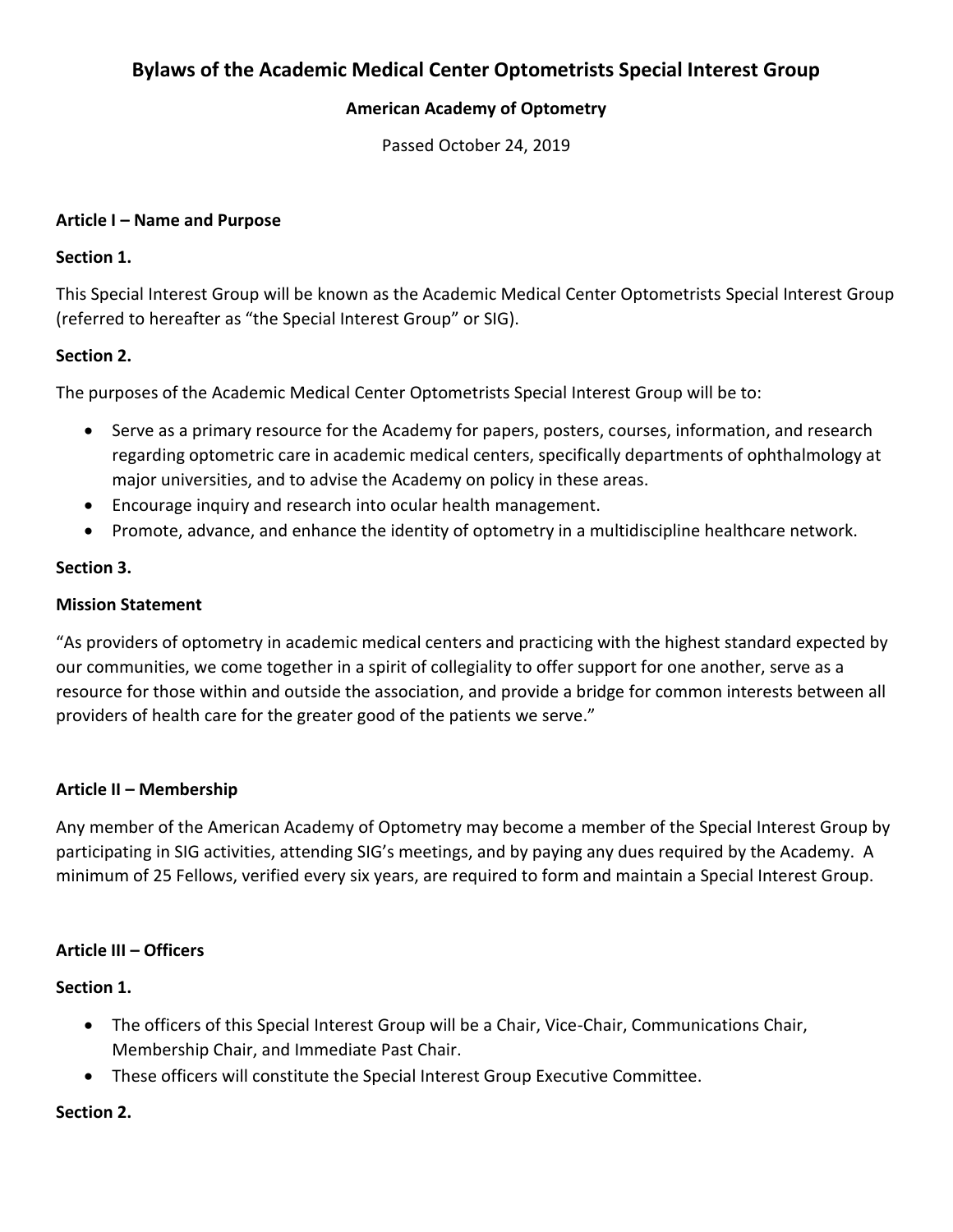- Only Fellows of the Academy and those affiliated with an academic medical center may run for elected office in the Special Interest Group
- On even-numbered years, the Chair will step down and fill the Immediate Past Chair's position. The Vice-Chair will become Chair, the Communications Chair will assume the Vice-Chair, the Membership Chair will assume the Communications Chair. These roll-over positions will be set forth for approval at the business dinner meeting on the even-numbered year when the new Membership Chair will be voted in.
- Election will be held on even-numbered years by the Special Interest Group members at the Annual Business Meeting of the SIG.
- A majority of the votes cast for the office will be required for election to that office.

## **Section 3.**

- All terms of office herein specified will begin at the close of each even-numbered year's Annual Meeting of the Academy (at which the election takes place).
- The Membership Chair will be the first position of a newly elected officer and assume into the next successive chair every two years as prescribed in Section 2.
- In the event that a chair cannot fulfill the requirements to remain on the board, an election will also be held for that position at the business dinner in the same year.

## **Article IV – Duties of Officers**

## **Section 1. Chair**

- This Fellow of the Academy will fill this two-year position after serving as Vice-Chair.
- The responsibility of the Chair are to:
	- o Coordinate with the board to help with the organization and implementation of the (future) symposium
	- $\circ$  Work with the board to raise funds from corporations in consultation with the Academy Executive Director
	- o Present and execute the agenda at the business dinner
	- $\circ$  Submit and approve an annual budget for the SIG to the Executive Director of the Academy
	- $\circ$  Be responsible for the growth, vision, and direction of the SIG as set by the board.

## **Section 2. Vice-Chair**

- This Fellow of the Academy will fill this two-year position after serving as the Communications Chair.
- The responsibilities of the Vice-Chair are to:
	- $\circ$  Organize and implement the annual SIG symposium in consultation with the SIG board
	- $\circ$  Work with the Chair to raise funds from corporations to supplement the activities of the SIG
	- o Fulfill the duties of the Chair if he/she is unable or unwilling to do so.

## **Section 3. Immediate Past-Chair**

- This Fellow of the Academy will fill this two-year position after completion of the term of Chair.
- The responsibilities of the Immediate Past-Chair are:
	- o As requested by the board members